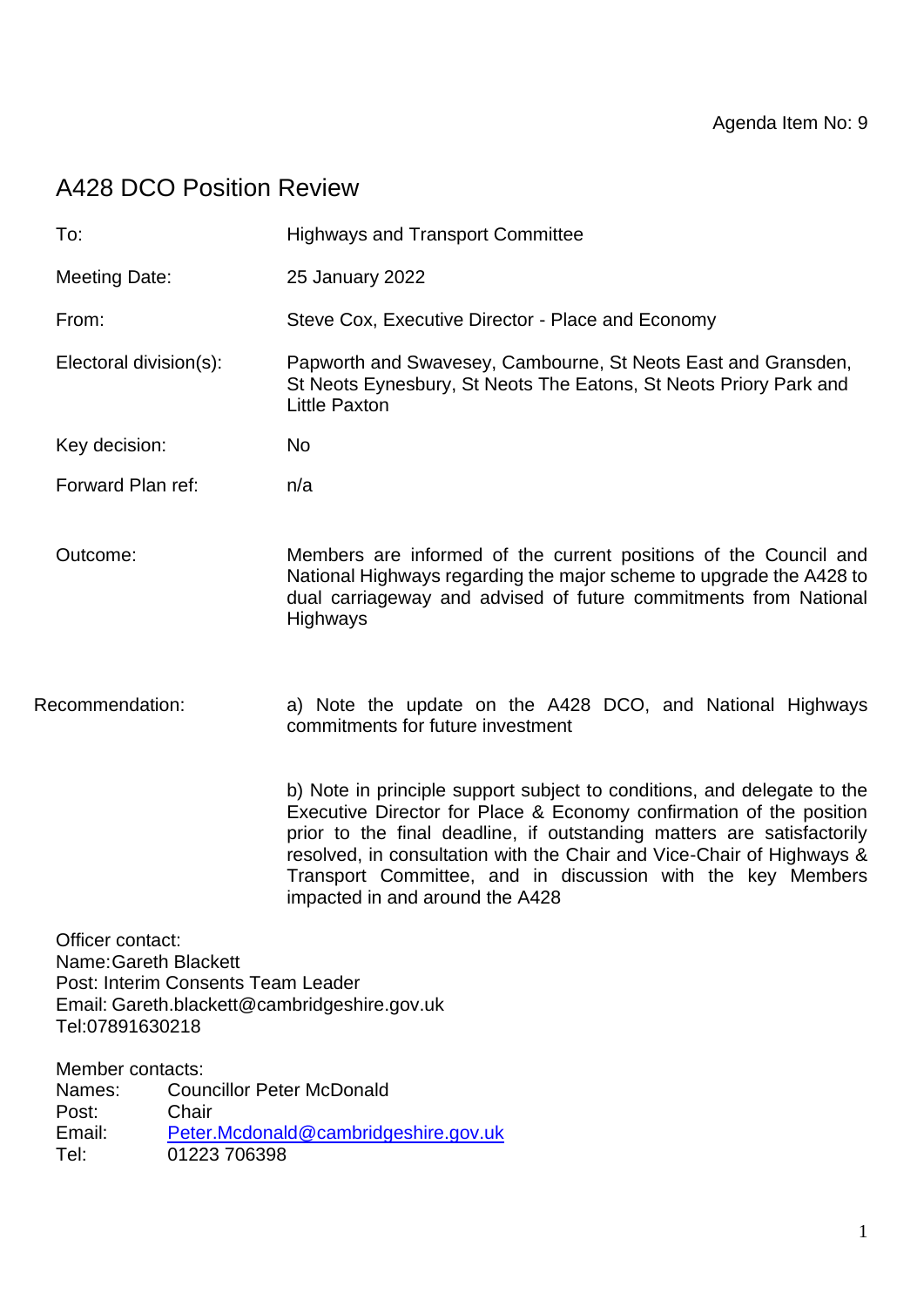## 1. Background

- 1.1 In June 2021, the County Council H&T confirmed the County Council's strong, in principle support for the A428 scheme, subject to suitable assurances and agreement with National Highways (NH). The proposal is to build a dual carriageway and junction improvements between the Black Cat and Caxton Gibbet roundabouts.
- 1.2 The County, South Cambridgeshire, and Huntingdonshire District Councils (the Councils) have and will continue to represent robustly at the Public Examination, whilst working closely and collaboratively with NH technical needs to resolve issues, and to secure the best possible deal for the County Council, and the project.
- 1.3 A key principle of the approach to date has been to embrace learnings from the A14 project. The strategy has been broadly to ensure that as much as possible is secured through the DCO consent.
- 1.4 As the Examination has progressed, discussion with colleagues at NH on all matters relating to the application has reached agreement on most key issues, with discussions continuing in other areas to resolve. This report summarises the County Council's current position on said issues, as well as the corresponding position of National Highways. It also includes the latest statement (14th January 2022) by the Examining Authority regarding traffic modelling, detrunking and definition of adjacent land.
- 1.5 South Cambridgeshire District Council and Huntingdonshire District Council ("the Joint Authorities" in this context) are following the same respective governance process as the County Council with regard to the paper.
- 1.6 The County Council will continue to feed into the Examination at Deadline 9 (25<sup>th</sup> January) and Deadline 10 (15<sup>th</sup> February). The Examination concludes on 18<sup>th</sup> February. Delegated authority is sought for the Executive Director for Place & Economy in consultation with the Chair and Vice-Chair of Highways & Transport Committee in discussion with key members impacted in and around the A428, to confirm County in principle support on or before the final deadline, subject to satisfactory resolution of outstanding matters.

## 2. Main Issues

Officers from the County Council and NH have developed solutions to key issues. Some matters are outstanding, and we continue to work closely with NH in this regard, and to represent robustly through the Examination. An update is provided below highlighting the present state, noting the ongoing dialogue and that matters are moving at pace. It also includes the latest statement  $(14<sup>th</sup>$  January 2022) by the Examining Authority regarding traffic modelling, detrunking and definition of adjacent land, all of which are very positive for the Joint Authorities.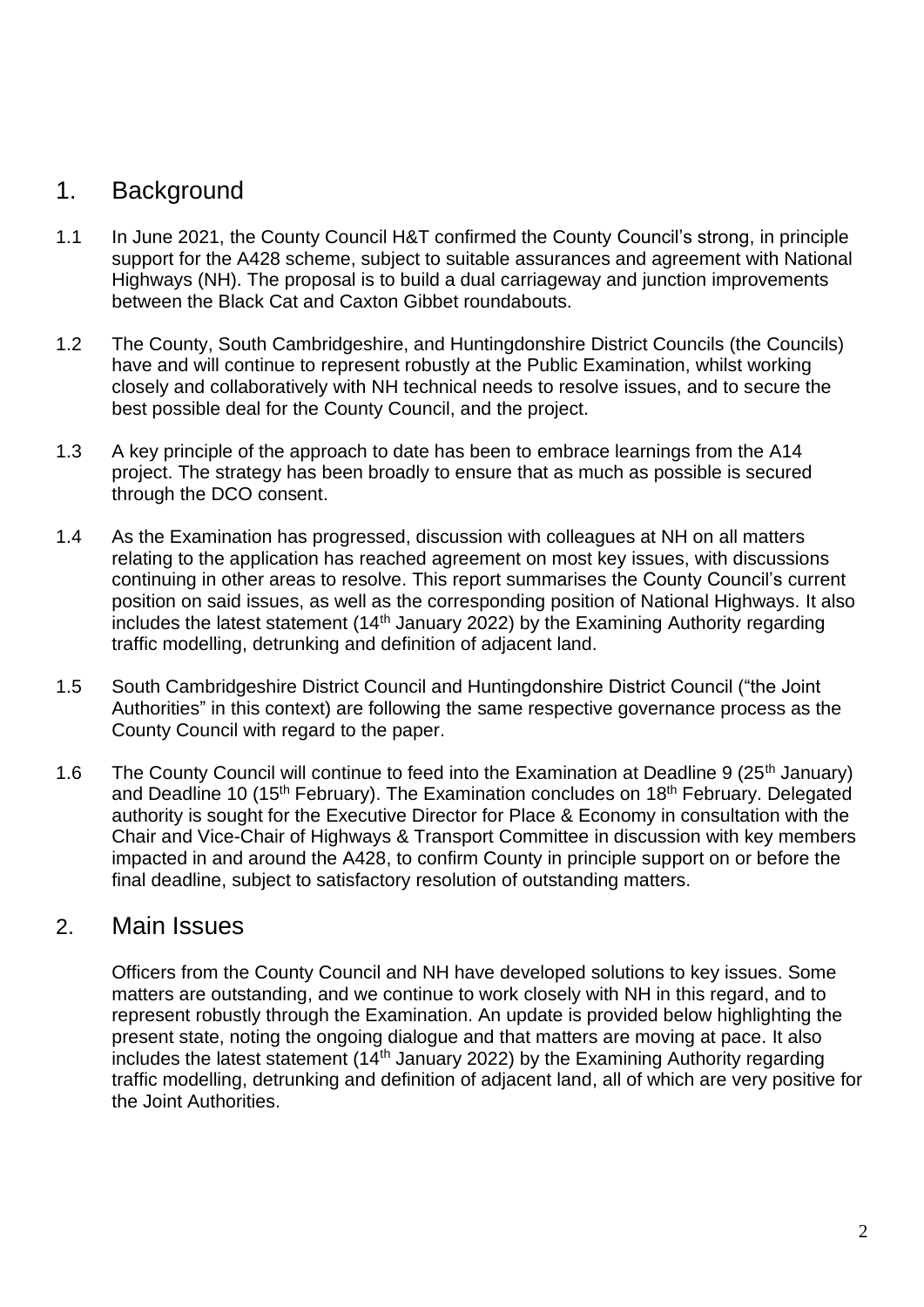## **2.1 Traffic modelling**

Modelling is important to understand the impact of the scheme on local roads and communities during construction or following completion, as well as whether the local roads are designed appropriately.

- 2.2 Officers have raised issues with the accuracy, coverage, and methodology used in the traffic modelling. However, recently information has been more forthcoming, and the sensitivity testing is now complete, the data count is acceptable and the transport planning software is expected to provide approvable traffic flow results. In addition, changes have been made at two junctions, as requested. The County is running model tests internally on Wyboston junction, and Barford Road regarding potential road space reallocation opportunities, which we believe there is scope for. NH and County are interrogating the VISSIM model for M11 J11, to understand likelihood of queues in this area.
- 2.3 The above workstreams are expected to conclude shortly, the County maintains close dialogue with NH, and the Examination is aware of the outstanding technical issues.

#### **2.4 Monitor and Manage**

- 2.5 The County has requested the monitoring of associated traffic impacts on an ongoing basis. The County Council requires monitoring of the local traffic impacts of the scheme (during and post construction) as well as a clear mechanism to address emerging issues.
- 2.6 Discussions continue through the enquiry in terms of clarity on the above. National Highways position is that it is funded for maintenance of the Strategic Road Network (i.e. motorways and A-roads). Funding for local roads comes from a separate division within the Department for Transport. National Highways has been proactive and persistent in lobbying DfT for further funds to support the maintenance of its own network. A submission is with Ministers and a decision is expected imminently. However it remains unclear how local impacts will be funded through this process by NH.
- *2.7 On Friday 14th January, the Examining Authority's commentaries and proposed changes to the draft Development Consent Order found that the current traffic monitoring methodology being proposed by National Highways is neither robust, nor secured through the dDCO . Therefore, the Examining Authority is minded to propose a requirement relating to quantitative traffic monitoring and mitigation for the operational phase, should consent be granted. National Highways has been asked to provide suggested wording, including definitions if relevant. Local Highways Authorities have provided wording for such a Requirement which the Applicant may consider.*

### **2.8 Diversion Management**

2.9 National Highways is undertaking a Digital Diversion Routes trial project, funded through Designated Funds. This project, the first of its kind, aims to provide customers and local highways authorities with a better end to end experience of diversion routes. NH will develop guidance to better plan and implement diversion routes and trial innovative signage and ways to improve customer satisfaction with the implementation and operation of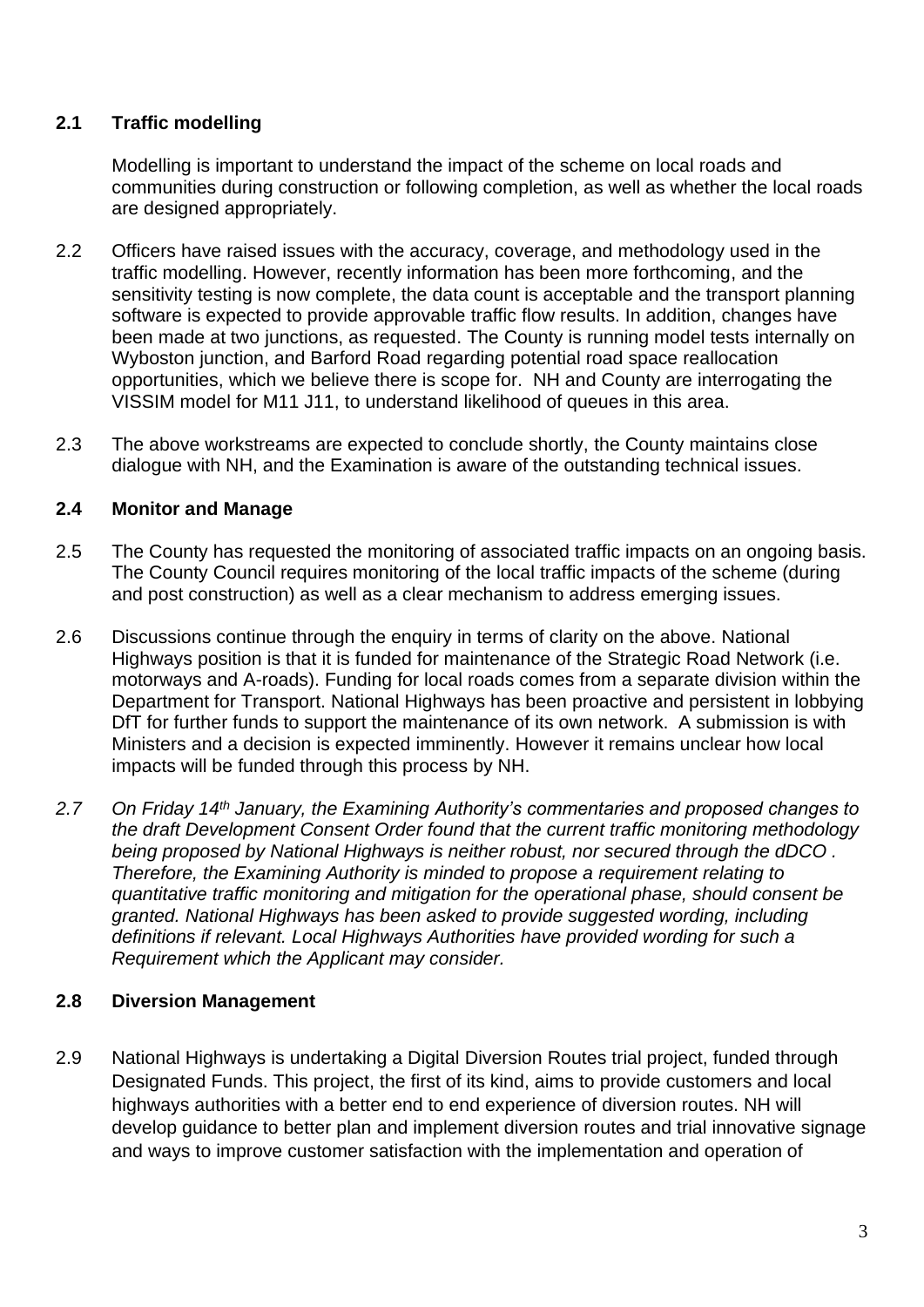diversion routes. Lessons learnt from schemes such as the A14 Cambridge to Huntingdon have been used to develop the need for the trial.

- 2.10 National Highways is also committed to providing accurate road closure information seven days in advance of any closure; this is to allow road users to plan their journeys in advance, identifying the most appropriate route to complete their journeys.
- 2.11 National Highways will share updates with members on this project as it evolves.The County Council proposes to include monitoring of the Digital Diversion Routes trial project post-DCO in the Legacy Management Plan.

## **2.12 Highway Design**

2.13 Council Officers state that carriageway width currently proposed for CCC roads is not acceptable, resulting in road safety and highway maintenance risks. Negotiations are progressing positively, and we expect concessions on road width. Council Officers state that B1046 and Toseland Road one of the verges needs to be widened to allow for non-motorised user access. The Council continues to discuss with NH and encourage for the necessary measures (parapets and wide verges at the very least).

These are not high cost and could be tied in with earthworks. In addition, the drainage designs are not compatible with above carriageway

widths; combined kerb/drain units, gullies in vehicle wheeltrack and kerbside waterflow in wheeltrack all are deemed unacceptable by Council Officers presenting the risk of highways damage and flood risk. However if National Highways commit to standards via the legal agreement then there will be no objections and discussions continue with National Highways in this respect.

Regarding the extent of land adoption, the Council's position is that only lands required for highway operation should be adopted (no landscape areas, no adjacent 'surplus lands' plots, no field ditches as not part of essential highway drainage) and discussions on adoption and the DCO continue with NH and matters are progressing well.

- *2.14 On Friday 14th January the Examiner noted National Highways responses regarding the reasons for the necessity of the provision relating to land adjacent to order limits, as provided for under S120 of PA 2008. At this stage, the ExA remains unconvinced that powers so widely drawn would be reasonable for the purposes described by the National Highways*
- 2.15 To best secure positive outcomes through the detailed design stage, it has been agreed that a County Council engineer shall form part of the NH design team on an ongoing basis. Details of this collaboration arrangement are being discussed.

### **2.16 Legal agreement and DCO**

2.17 As well the design and approval process, the Councils have proposed changes to the legal text of the DCO itself, and to a legal agreement drafted by NH to try and protect positions in various areas - a key learning point from the A14 project is that if matters weren't secured in the DCO or the supporting legal agreement then there is a risk over future influence.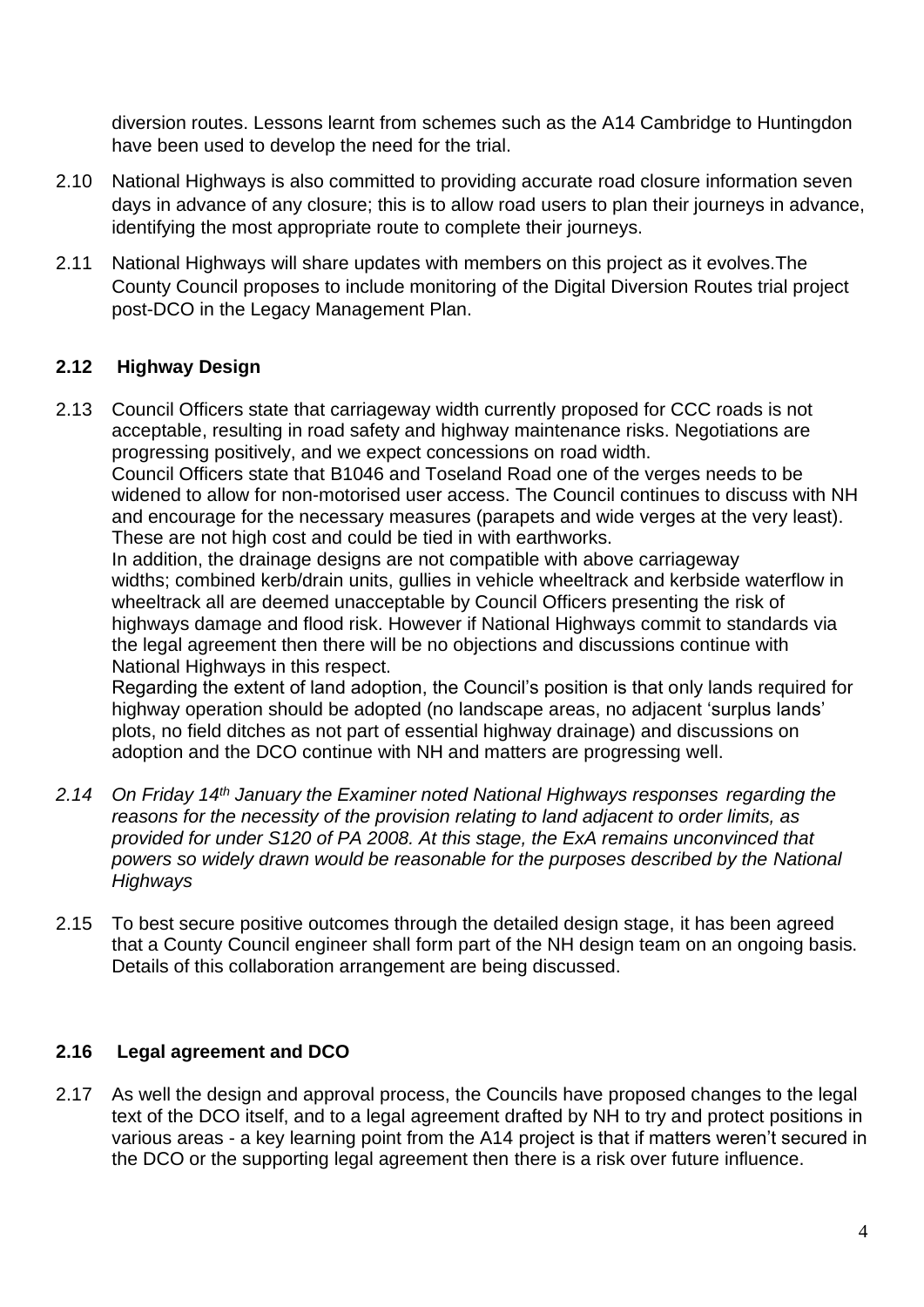- 2.18 National Highways has proposed a series of handover processes used on the A14 development that will provide the level of authorisation / approval in the process that the Joint Authorities require. The next step is to agree how the process outcomes are secured in the legal agreement/DCO. Although this area remains a key risk to the County, there does now appear to be an agreed way forward.
- *2.19 On Friday 14th January, the Examiner noted National Highways proposed timetable for reaching agreement with local highways authorities and the overview of handover process for de-trunked assets and local highways, and remains dissatisfied with the progress that would be expected at this this stage in the Examination or the assurance needed that agreement would be reached before the close of the Examination. As such and to cover the eventuality that agreement is not reached between parties before the close of the Examination, the Examiner proposes tightening the wording to ensure that there are adequate controls for local highways authorities to assess the quality and purpose of the assets that they inherit. Additionally, the Examiner proposes adding additional wording in the dDCO and corresponding explanation in the EM to secure the definition of De-Trunking Handover Plan and De-trunked Road Standards; and a paragraph to be added to include the scope and content of the DeTrunking Handover Plan and De-trunked Road Standards, and the process and timing of approvals.*

#### **2.20 Non-Motorised Users**

2.21 The core scheme includes 6km worth of NMU provision (see Map 1 appended). In addition to this NH have secured or are pursuing further funding for 12km of connectivity between St Neots and Cambourne and two further connections, as detailed on Map 2 (appended). However, officers and user groups do not consider that there is sufficient provision for cyclists, walkers, and equestrians within DCO, and NH indicate the project itself has insufficient funding to deliver on all the asks. While progress is being made,significant issues remain. Most of the NMU 'asks' do require an amendment to the DCO, in order to get the appropriate legal classification for each route in place that can then be added to the legal asset records, and onwards to ensure the correct maintenance regime. This is another fundamental reason why the changes need to be made now. It is costly and inefficient to have to make status changes via separate legal events once the DCO has been 'made'. This is a significant issue for the Joint Authorities.

In addition to the NMU references above, the Council requires: A1198 signalised crossing south of CG roundabout with a NMU route to services (and connects to future Cambourne); CG roundabout from McDonalds to continue eastern provision; all-inclusive NMU at Hen Brook and design to be much more attractive because of Wintringham Park; and a number of other articles within the DCO relating to PROW.

2.22 In response, National Highways have successfully pursued an exceptional request to secure £500k of Designated Funding for feasibility work on four priority schemes as identified by the County, and subject to collectively demonstrating the strategic case. These are detailed in Map 3 (appended). The feasibility funding needs to be spent in the 2022/23 financial year and the further funding to deliver the schemes would need to be invested before March 2025.National Highways is drafting wording to include in the legal agreement to demonstrate its commitment to this approach which the County Council will monitor via the Legacy Management Plan. In addition, the A428 Designated Funds already agreed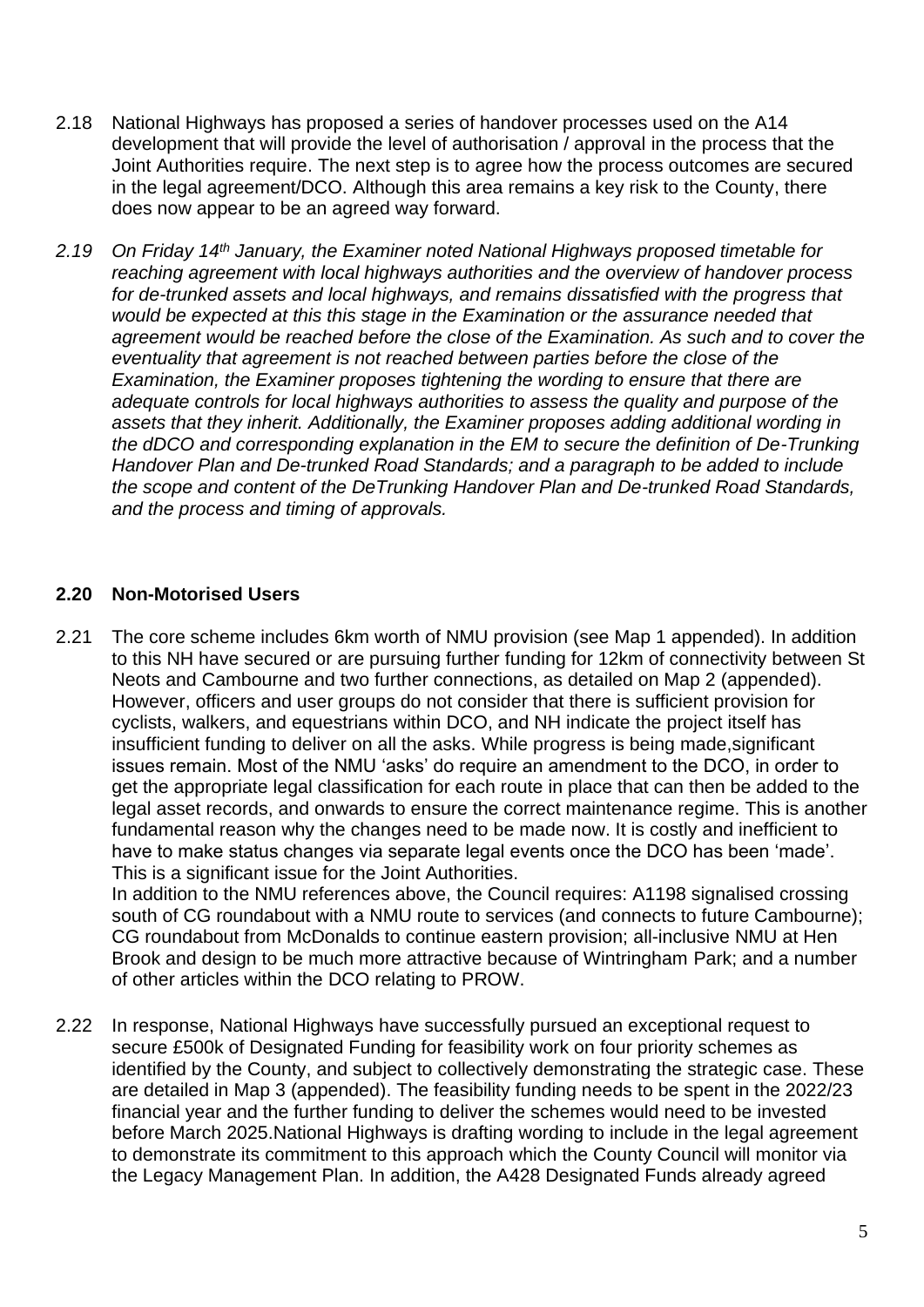include funding for St Neots Town Centre (£3.1m, Hen & Abbotsley wetland creation project (£100k feasibility) and Croxton Park (£20k feasibility). It should be noted that historically Cambridgeshire has been successful in receiving allocations from this funding source (including £30m from the A14 team). See images appended to report.

### **2.23 Environmental issues**

- 2.24 The County has significant concerns regarding the absence of a clear carbon off-setting strategy, details of or an agreement on any intermediate emissions mitigation measures and a plan to implement and monitor said measures ; and a draft/conceptual plan regarding long term emissions mitigation measures*.* There is a risk that the impact of the scheme may result in national and local legislative and/ policy breaches regarding carbon reduction targets. NH has set out its position and associated justification as follows:
- 2.25 Last year National Highways (NH) published its [Net Zero Plan](https://nationalhighways.co.uk/netzerohighways/) which sets out three clear milestones:
	- Net zero for operations by 2030
	- Net zero for maintenance and construction activities by 2040
	- Supporting the rapid shift to zero carbon travel on roads by 2050
- 2.26 The A428 project team is working with Skanska, construction industry leaders in the carbon field, on the road design and construction. They're looking at all emerging technologies and innovation to deliver the maximum carbon benefits. Throughout the public examination for the Development Consent Order process, they have submitted extensive evidence of assessments and plans in this area.
- 2.27 There is a strong intent to innovate on the scheme which has already committed to using hydro treated vegetable oil to fuel plant, and using electric plant and machinery where appropriate. Pioneering the newest tools and models, some not used before, the team is tracking in depth carbon savings of each design element, using that data to inform decisionmaking and continuously seeking opportunities for carbon savings throughout.
- 2.28 The County Council will monitor commitments regarding emissions mitigation via the Legacy Management Plan.

## **2.29 Ecology**

- 2.30 The outstanding issues and fed into the examination still being discussed relate to Biodiversity Net Grain – simply, the outputs should align with the 'doubling nature' policy and Ox Cam policy. Council Officers consider that Borrow Pits do not constitute 'net gain', and have concerns about the quality of the net-gain offered by NH, for example gains should be made off site (e.g. ancient woods in Huntingdonshire).
- 2.31 National Highways has made the following justification for its position: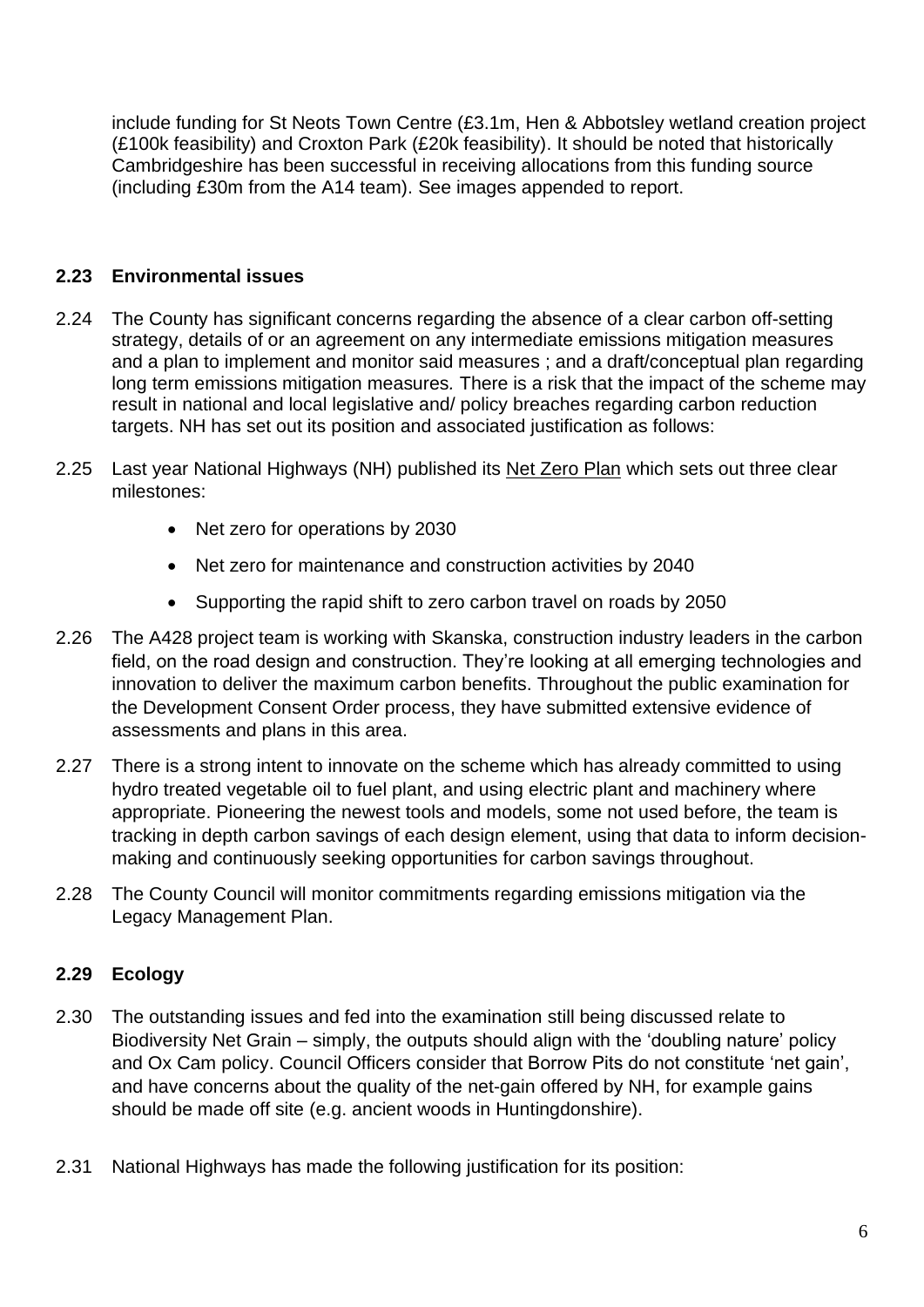Recognising the impact on the environment of the road construction the A428 team is seeking to go beyond standard mitigation, using National Highways Designated Funds (DF) to investigate the creation of wetlands and sites such as Hen Brook for biodiversity net gain.

- 2.32 As part of the scheme they are:
	- Improving brook biodiversity, caring for mammals, fish and other aquatic species.
	- Designing culverts and underpasses to let water and land based animals safely pass beneath roads along watercourses.
	- Changing watercourses in a way that is sensitive to aquatic habitats and species.
	- Changing the profile of areas of land to slow down the movement of water during floods.
	- Planting over 150 acres of woodland and hedgerows to integrate the scheme into the local landscape and maintain connectivity for wildlife.
	- Investigating future opportunities to provide for barn owls and bats.
- 2.33 The team is seeking to innovate and consider all opportunities to deliver further initiatives. Overall, the scheme could deliver a 16% biodiversity net gain, a great improvement on the current requirements for National Highways to achieve 'no net loss' biodiversity and above the 10% Environment bill obligation.
- 2.34 The County Council will monitor commitments regarding ecology via the Legacy Management Plan.

## **2.35 Heritage and Archaeology**

2.36 Council Officers feel that the archaeological strategy is unacceptable as it is based on the High Speed 2 Rail scheme strategy and contrary to County and District planning policies for cultural heritage. The Council should be in a position to approve schemes based on operating models conducted on other developments locally. Officers have supplied evidence based maplets and strategy notes for areas to be included in an approvable Archaeology Mitigation Strategy - negotiations with National Highways are on-going, recognising that presently matters are unresolved.

### **2.37 Legacy management**

2.38 The Joint Authorities recognise the work done by National Highways in the local community via its community engagement programme. Current discussions are on-going regarding an A428 Legacy Fund, in addition to the use of designated funding for a number of projects. The County Council proposes to formalise all post-DCO legacy activity into a programme of work initially managed and monitored centrally by the Consents Team (the Legacy Management Plan); and ultimately to transition the activity to the respective council service areas and local community groups for delivery. It should be noted that National Highways Designated Fund is a national scheme and no definitive assurances can be provided by the A428 project team that funding will be secured.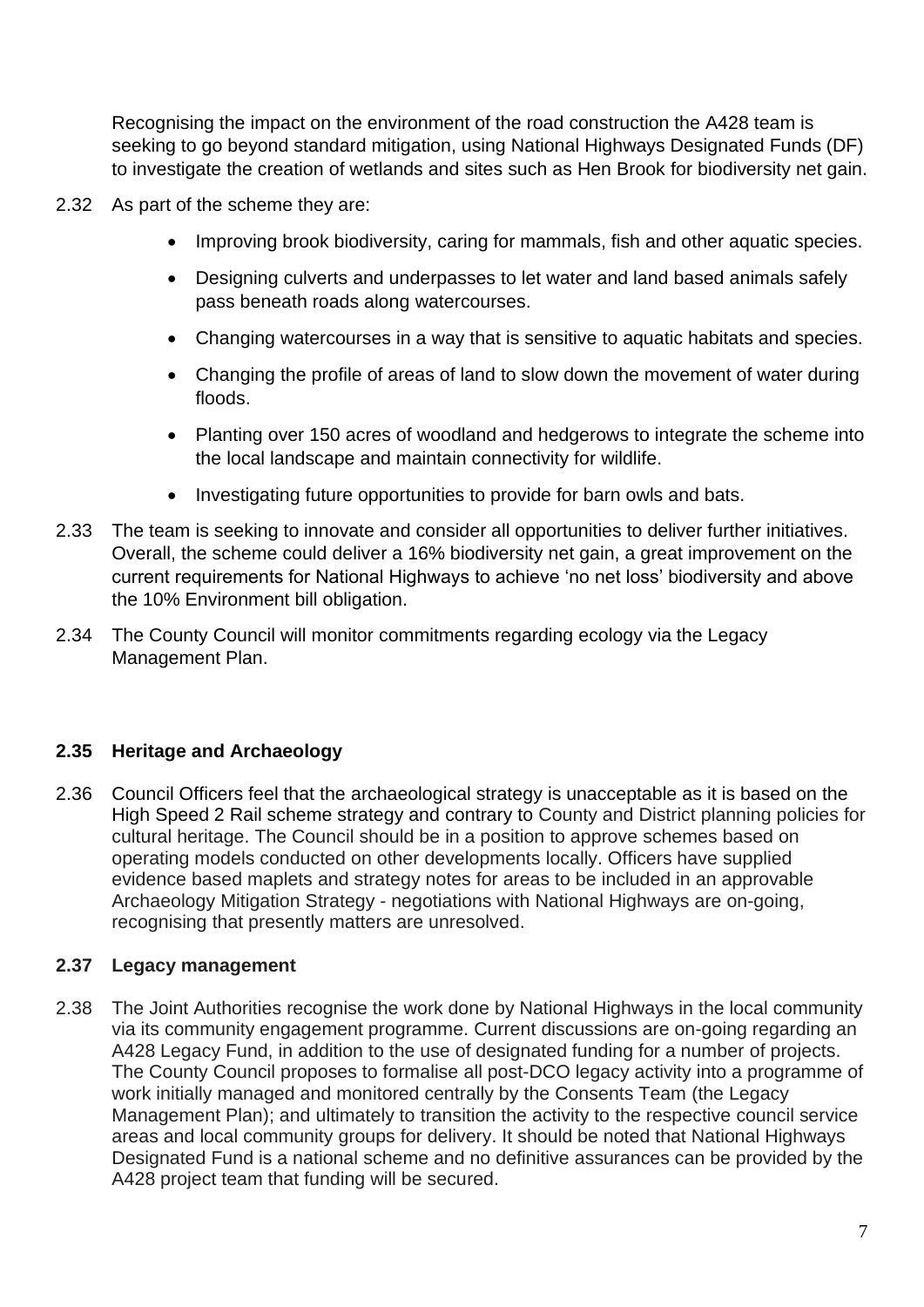2.39 The appendices provide images of A14 legacy schemes funded by National Highways designated funds

## 3. Alignment with corporate priorities

3.1 Communities at the heart of everything we do

There are no significant implications for this priority.

- 3.2 A good quality of life for everyone The impacts of the project during construction and on traffic movement when operational need to be understood in detail, and commitments to mitigation secured.
- 3.3 Helping our children learn, develop and live life to the full There are no significant implications for this priority.
- 3.4 Cambridgeshire: a well-connected, safe, clean, green environment This project will improve connectivity significantly between St Neots and Cambridge, by replacing the existing road with dual carriageway, reducing congestion, drawing traffic away from the local road network and allowing for future traffic growth. It is however a major investment principally targeted at providing for journeys by car or HGV and will have implications for carbon generation. There will be landscaping, planting, and other measures included to mitigate the impact of the scheme.
- 3.5 Protecting and caring for those who need us There are no significant implications for this priority.

## 4. Significant Implications

4.1 Resource Implications

Officer time is required to review the application, work with National Highways, and prepare to represent the Council at the Examination. This is being supported by appropriate specialists. Associated financial pressures are being looked at in more detail to provide an estimate of the resources required. It is expected that costs by the end of the Examination could be in the region of £150,000-250,000 and it is anticipated that some of this may be recoverable from National Highways, and that costs associated with the Council's statutory duties could be funded by Integrated Transport Block funding.

- 4.2 Procurement/Contractual/Council Contract Procedure Rules Implications There are no significant implications within this category.
- 4.3 Statutory, Legal and Risk Implications There are risks to the Council in taking on new assets to maintain if they are not in a good condition. However, as the Council supports the project there is an acceptance that new roads and the detrunked or existing A428 will become the Council's responsibility.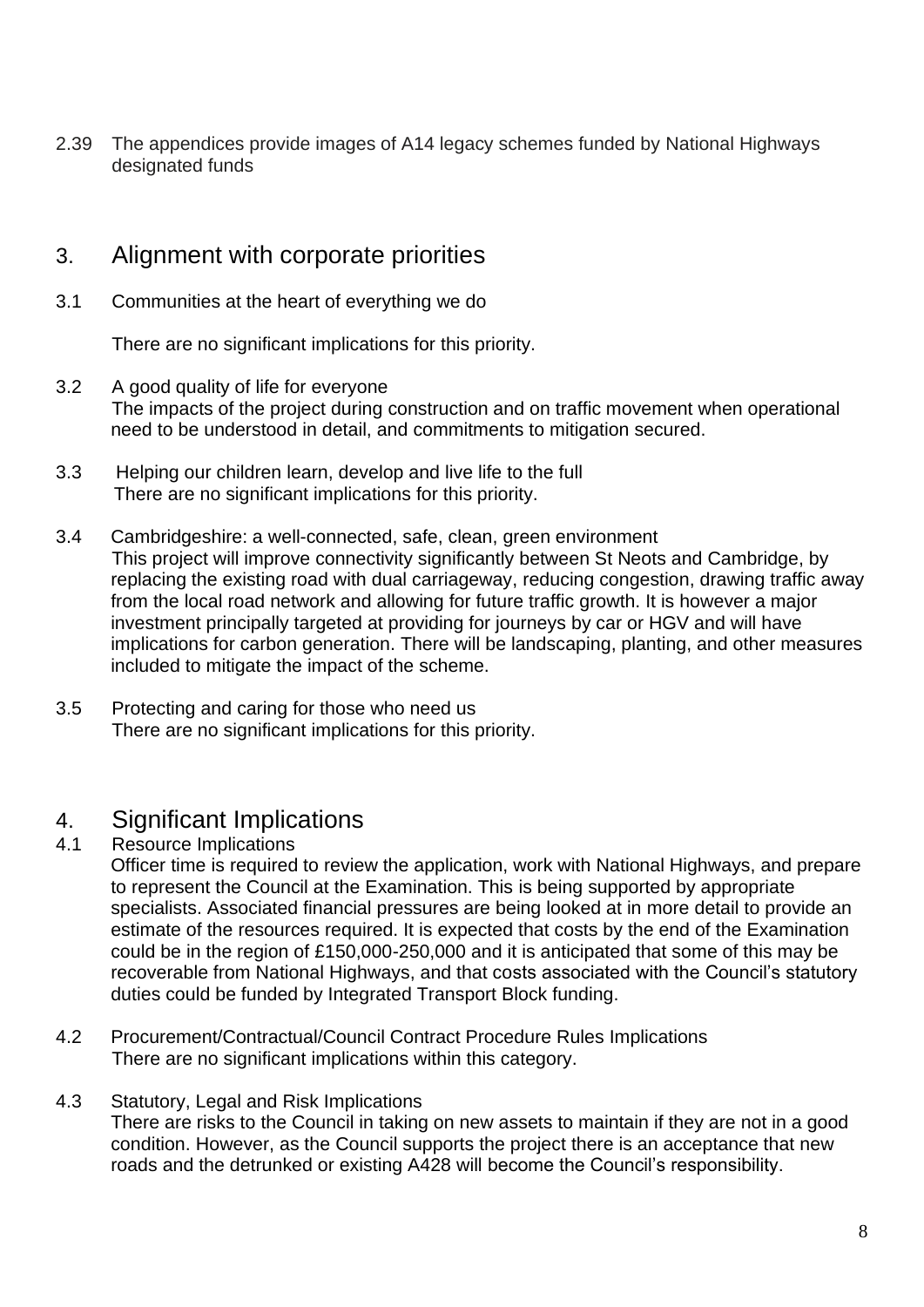Additionally, the traffic generated by the scheme will impact the Council's network and may lead to changes in travel patterns for both cars and Heavy Goods Vehicles, as with the A14.

- 4.4 Equality and Diversity Implications There are no significant implications within this category
- 4.5 Engagement and Communications Implications There are no significant implications within this category.
- 4.6 Localism and Local Member Involvement Local Members have been briefed on the scheme by National Highways, with support from Council officers.
- 4.7 Public Health Implications Public health implications need to be understood after a review of the scheme.
- 4.8 Environment and Climate Change Implications on Priority Areas *Note: The application is still being reviewed so an initial assessment only is provided here. The assessment may change when there is a fuller understanding of the content.*
- 4.8.1 Implication 1: Energy efficient, low carbon buildings. Positive/neutral/negative Status: Neutral Explanation: No buildings are proposed as part of the project.
- 4.8.2 Implication 2: Low carbon transport. Positive/neutral/negative Status: Negative Explanation: Although electrification of vehicle transport is expected and supported by Government policy, constructing a new dual carriageway although available for use by buses will not cater exclusively for sustainable modes of transport, and will attract and create new traffic. There is provision as part of the project to deliver facilities for active travel users, although at this stage there are concerns whether this is of a suitable standard.
- 4.8.3 Implication 3: Green spaces, peatland, afforestation, habitats and land management. Positive/neutral/negative Status: Neutral Explanation: The project will involve construction works but does propose landscape works and mitigation including tree planting. This impact is highly dependent on the issues raised in by the Councils being resolved.
- 4.8.4 Implication 4: Waste Management and Tackling Plastic Pollution. Positive/neutral/negative Status: Neutral Explanation: The construction will generate waste which will be subject to control through a management plan.
- 4.8.5 Implication 5: Water use, availability and management: Positive/neutral/negative Status: Neutral Explanation: Flooding and water management has been considered as part of the design of the scheme, which includes balancing ponds, consideration of climate change impacts and a Flood Risk Assessment.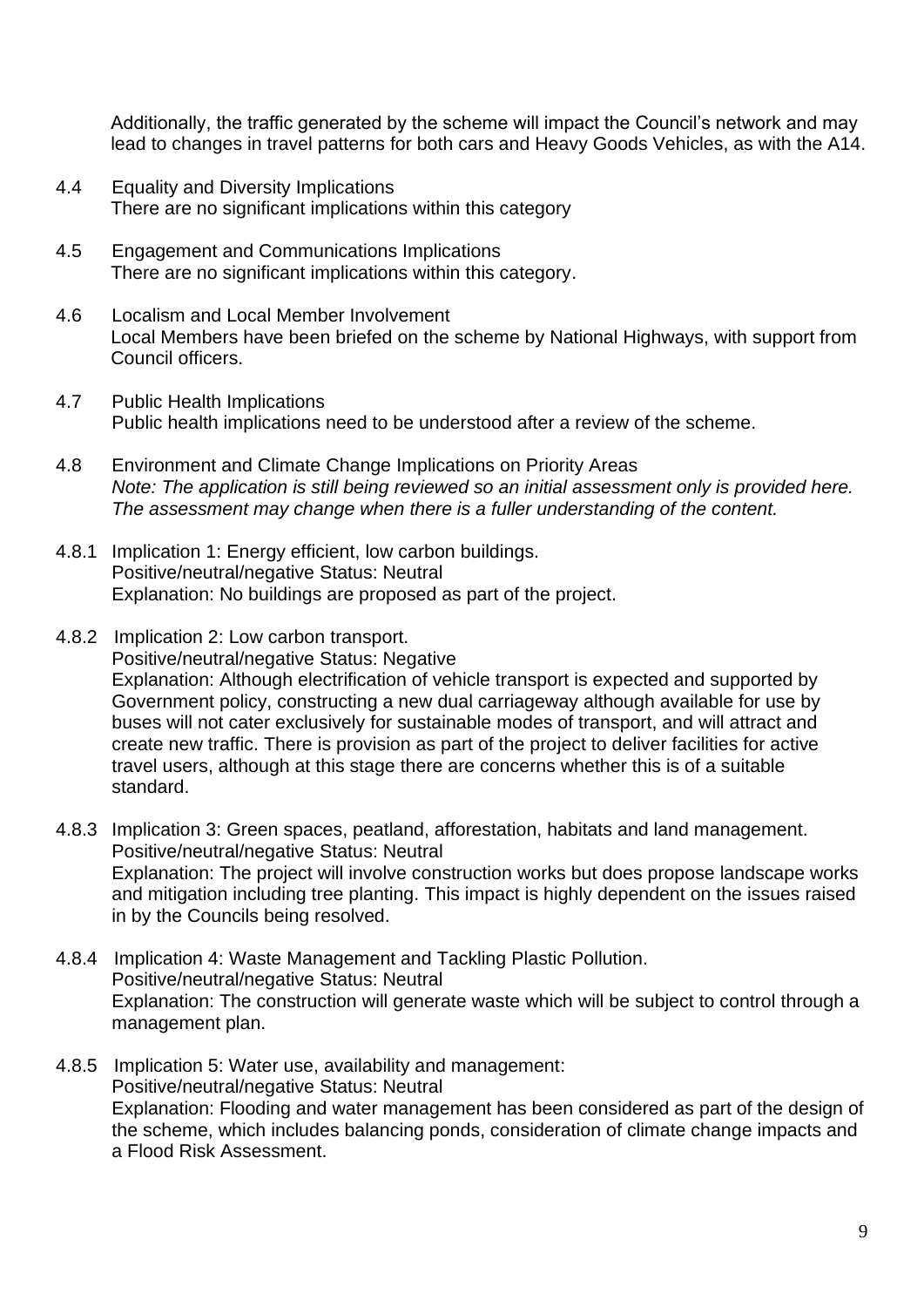4.8.6 Implication 6: Air Pollution.

Positive/neutral/negative Status: Negative

Explanation: The scheme will generate additional traffic which will not be electric vehicles for some time. The assessment may show that although there is additional air pollution from traffic, in many instances it moves the traffic away from the existing communities along the current A428 alignment.

4.8.7 Implication 7: Resilience of our services and infrastructure and supporting vulnerable people to cope with climate change. Positive/neutral/negative Status: Neutral Explanation: No impact.

Have the resource implications been cleared by Finance? Yes Name of Financial Officer:

Have the procurement/contractual/ Council Contract Procedure Rules implications been cleared by the LGSS Head of Procurement? Yes Name of Officer:

Has the impact on statutory, legal and risk implications been cleared by the Council's Monitoring Officer or LGSS Law? Yes Name of Legal Officer: Fiona McMillan

Have the equality and diversity implications been cleared by your Service Contact? Yes Name of Officer: Elsa Evans

Have any engagement and communication implications been cleared by Communications? Yes or No Name of Officer:

Have any localism and Local Member involvement issues been cleared by your Service Contact? Yes Name of Officer: David Allatt

Have any Public Health implications been cleared by Public Health? Yes or No Name of Officer:

If a Key decision, have any Environment and Climate Change implications been cleared by the Climate Change Officer? Yes or No Name of Officer:

## 5. Source documents guidance

5.1 Source documents

Background information on the A428 Black Cat to Caxton Gibbet scheme is available from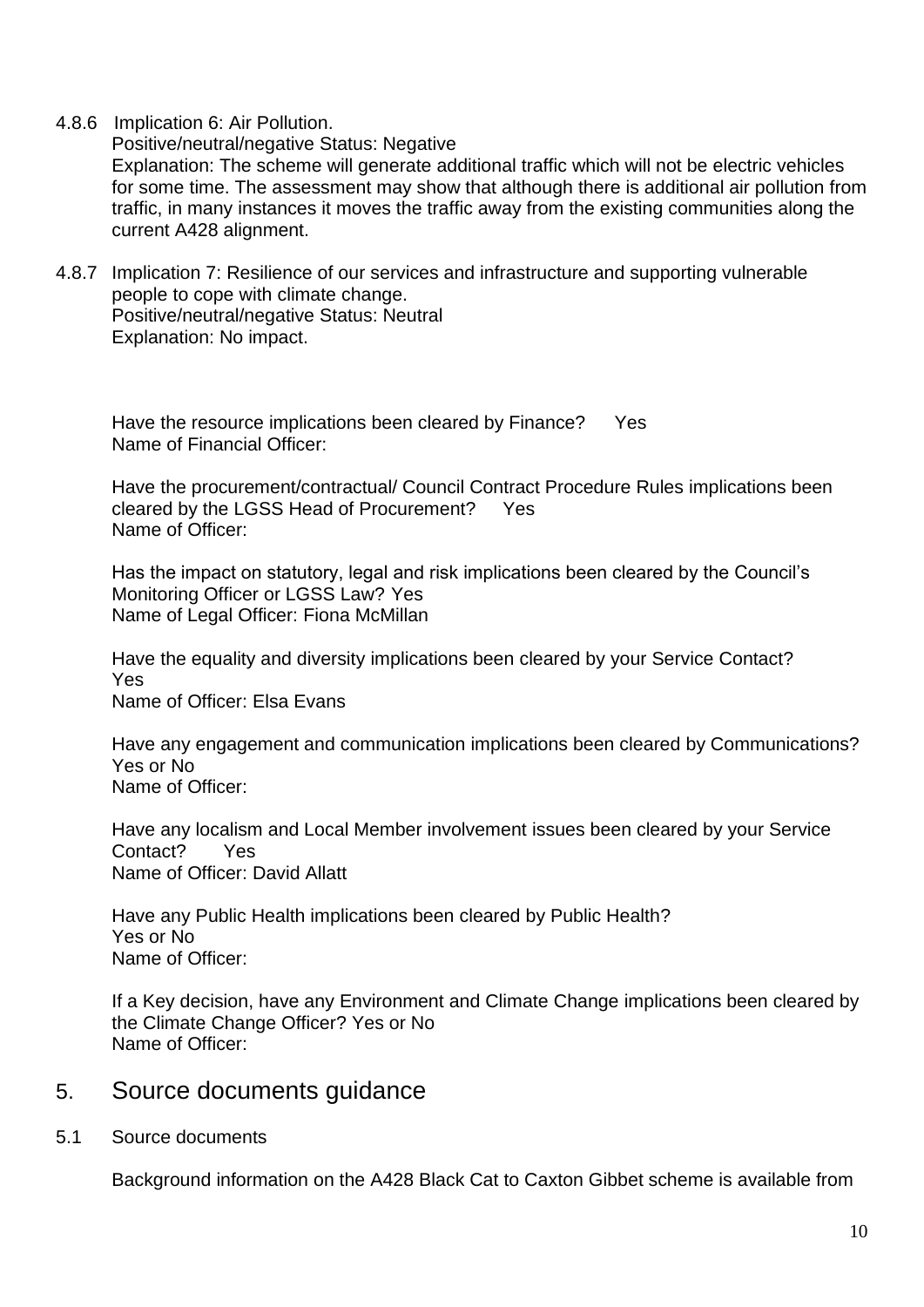National Highways (Highways England): [A428 Black Cat to Caxton Gibbet improvements -](https://highwaysengland.co.uk/our-work/a428-black-cat-to-caxton-gibbet/) **[Highways England](https://highwaysengland.co.uk/our-work/a428-black-cat-to-caxton-gibbet/)** 

The full Development Consent Order and submissions to the Examination are available on the Planning Inspectorate website: A428 Black Cat to Caxton Gibbet Road Improvement [scheme](https://infrastructure.planninginspectorate.gov.uk/projects/eastern/a428-black-cat-to-caxton-gibbet-road-improvement-scheme/?ipcsection=docs)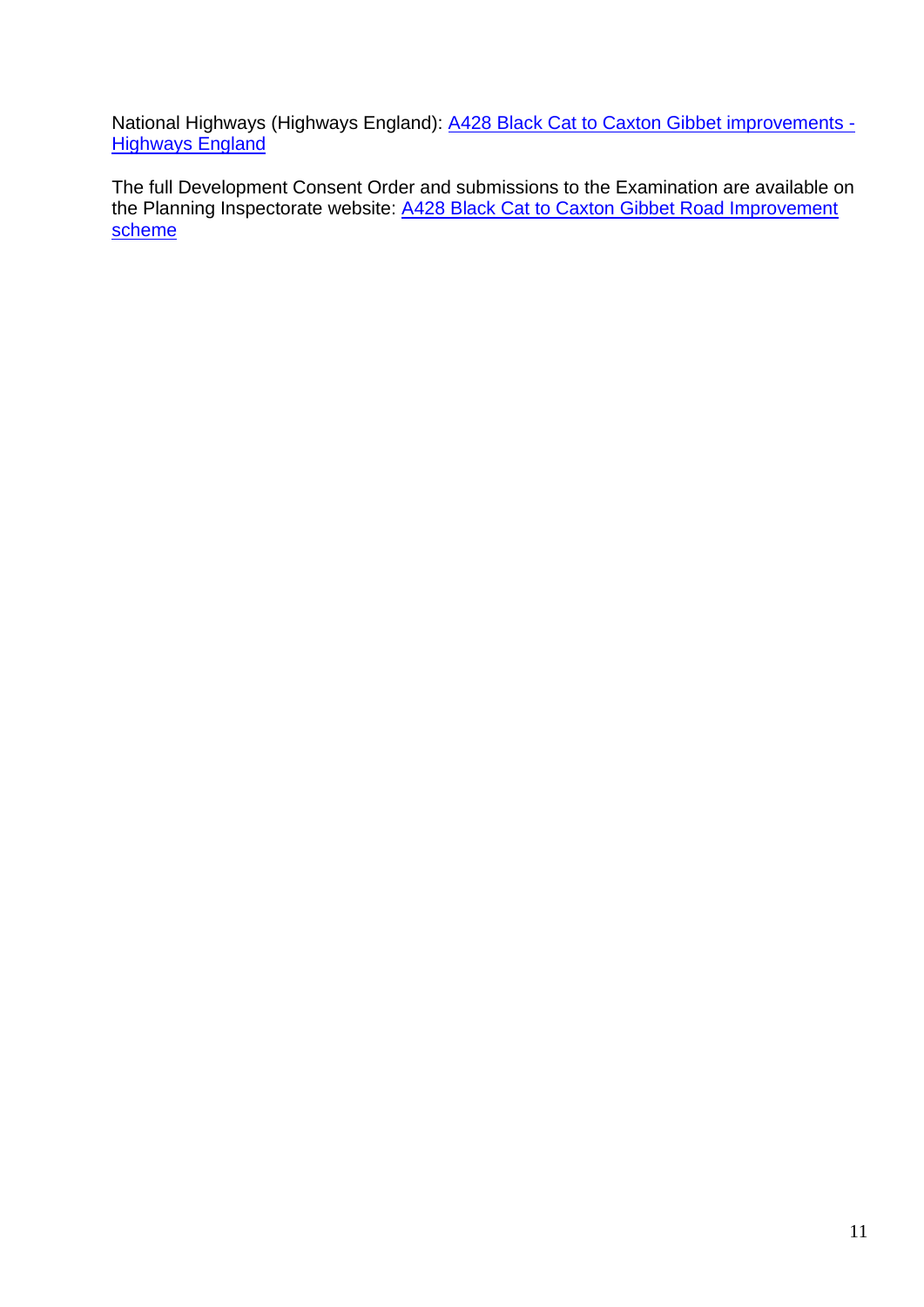## Appendices:

Map 1



### Map 2

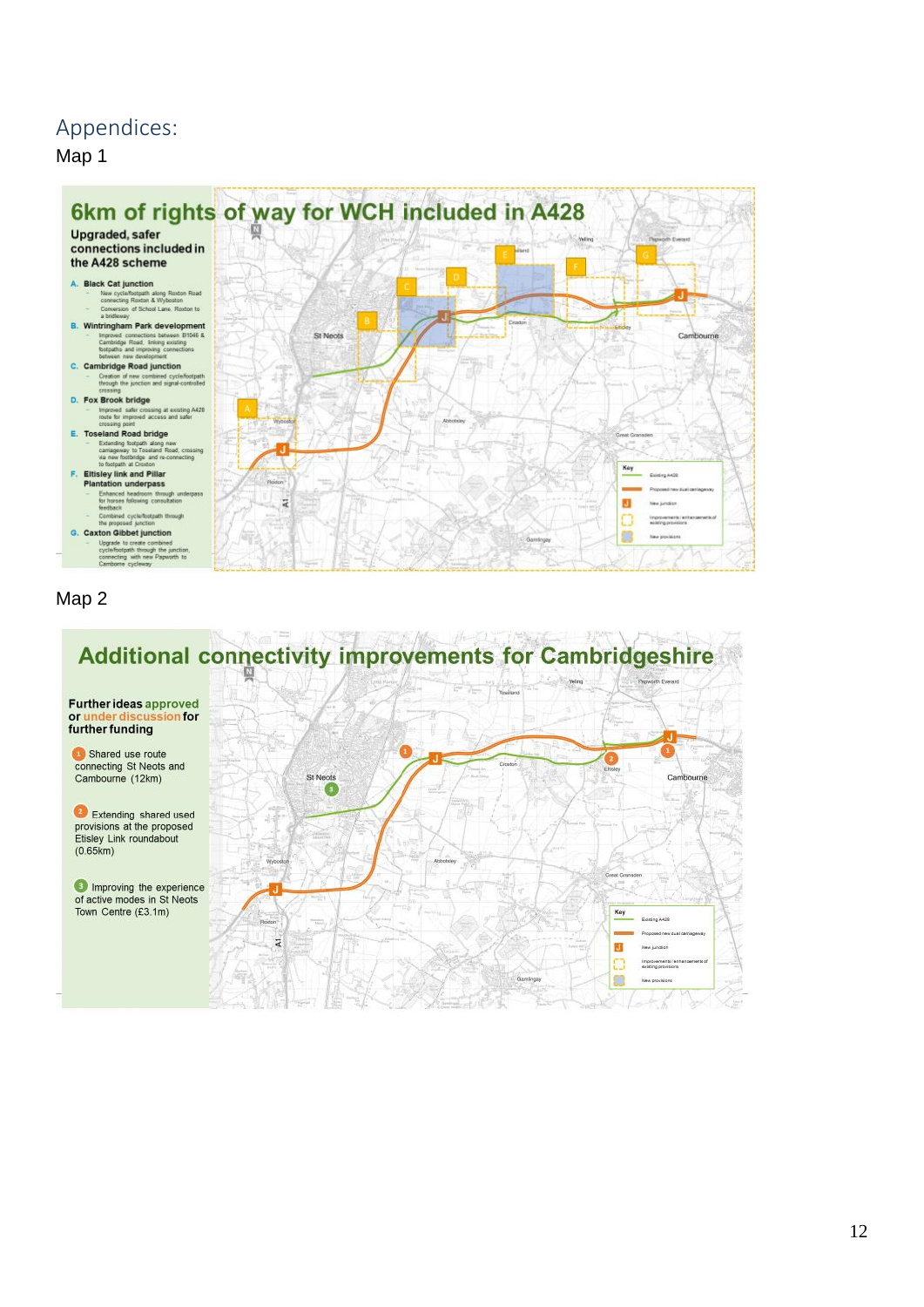#### Map 3



#### **A14 legacy schemes**

Image 1 Bluntisham car park



Image 2

Fenstanton to Swavesey NMU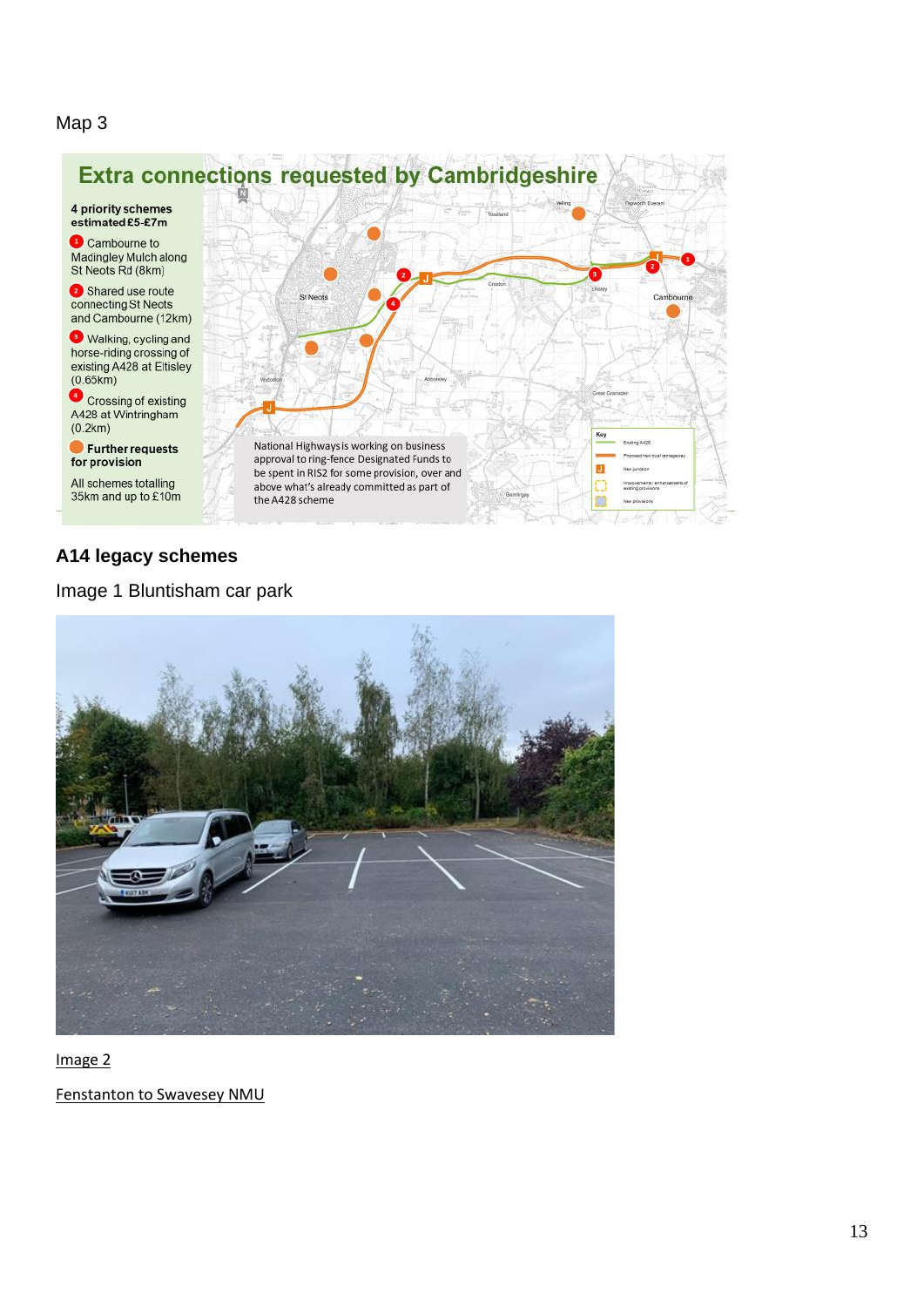



Fenstanton to Swavesey NMU (Photo from by the BHS)



Image 4

Local Access road NMU facility